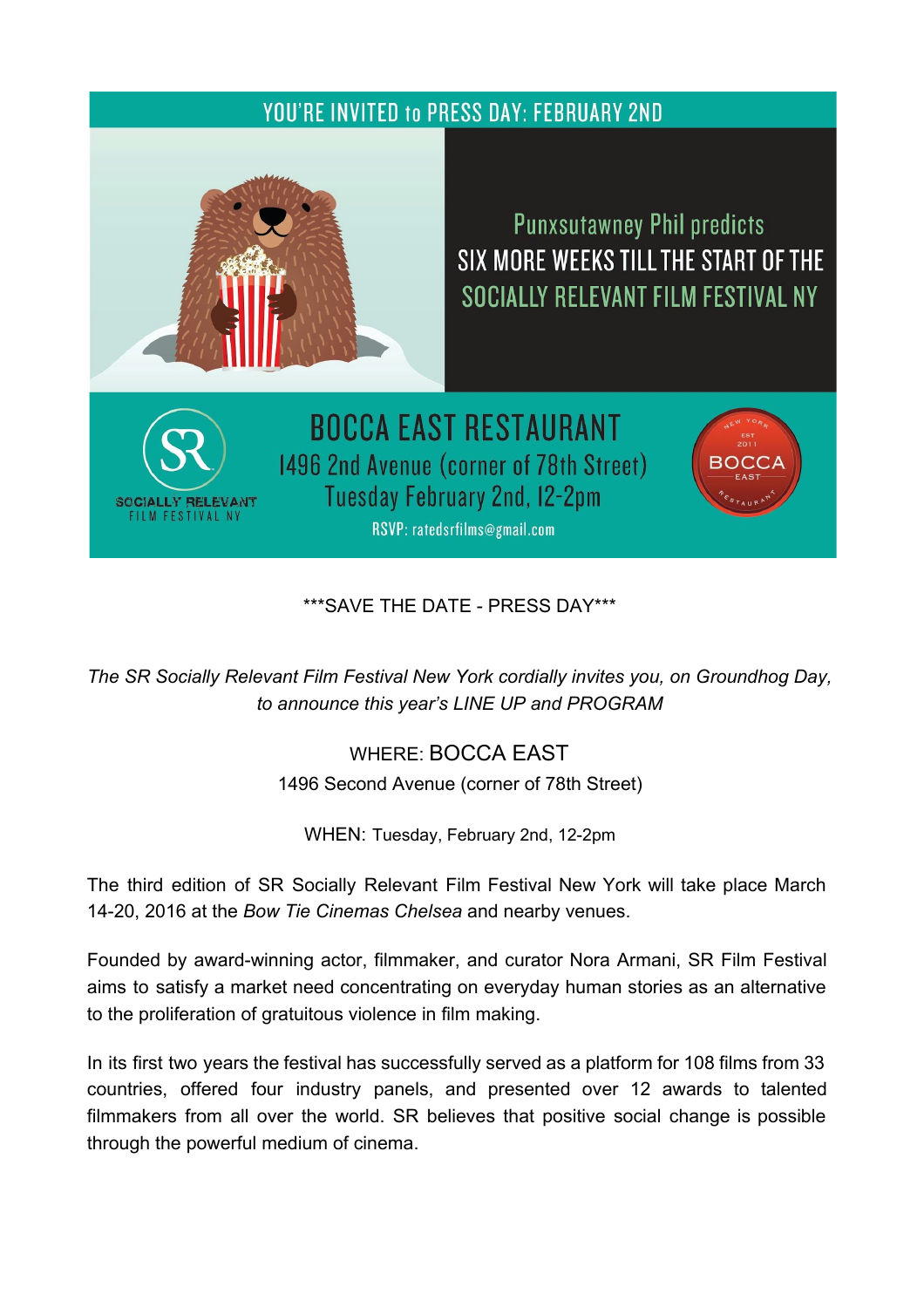On March 16, 2004, Nora's cousin, Vanya Exerjian, and her uncle Jack Exerjian were brutally murdered in Cairo in a religious hate crime. Nora made a pledge to dedicate her artistic work to the memory of her cousin and uncle, honoring their legacy.

The festival has four competition categories: feature length narratives, documentaries, short films, and screenplays. A number of prizes and distinctions offered by SR Film Fest and partners await the winners. These include the *Empowering Women and Girls Award* in memory of Nora's late cousin; *The First Look Award* by *Candy Factory* that offers the winning narrative filmmaker advice for further promotion; *Bow Tie Cinemas* screens the winning feature in Chelsea and other cinemas; the *Documentary Grand Prize* comes with a distribution deal by *IndiePix* who also distributes the winning shorts*;* advice and post-production services are offered to the winning documentary by *Cinema Libre*. Other recognitions come from: the *Women Film Critics Circle*, *FinalDraft* and *InkTip*. The festival trophies are designed and donated by *Michael Aram*.

The opening party *Meet the Filmmakers* takes place on March 14th at the oldest Irish tavern in New York, *McSorley's Old Ale House,* that has served as a set to many important movies such as *[T](http://t.sidekickopen35.com/e1t/c/5/f18dQhb0S7lC8dDMPbW2n0x6l2B9nMJW7t5XYg3Ljg8TW5wLKFP7grXn2W1p7Y5W56dw-Yf8Vc4Gq02?t=https%3A%2F%2Fen.wikipedia.org%2Fwiki%2FThe_Hard_Way_(1991_film)&si=6608697863700480&pi=778e455b-55e0-495e-bfdb-36400d29bf91)he [Hard](http://t.sidekickopen35.com/e1t/c/5/f18dQhb0S7lC8dDMPbW2n0x6l2B9nMJW7t5XYg3Ljg8TW5wLKFP7grXn2W1p7Y5W56dw-Yf8Vc4Gq02?t=https%3A%2F%2Fen.wikipedia.org%2Fwiki%2FThe_Hard_Way_(1991_film)&si=6608697863700480&pi=778e455b-55e0-495e-bfdb-36400d29bf91) Way*, *[Rounders](http://t.sidekickopen35.com/e1t/c/5/f18dQhb0S7lC8dDMPbW2n0x6l2B9nMJW7t5XYg3Ljg8TW5wLKFP7grXn2W1p7Y5W56dw-Yf8Vc4Gq02?t=https%3A%2F%2Fen.wikipedia.org%2Fwiki%2FRounders_(1998_film)&si=6608697863700480&pi=778e455b-55e0-495e-bfdb-36400d29bf91)* and *[O](http://t.sidekickopen35.com/e1t/c/5/f18dQhb0S7lC8dDMPbW2n0x6l2B9nMJW7t5XYg3Ljg8TW5wLKFP7grXn2W1p7Y5W56dw-Yf8Vc4Gq02?t=https%3A%2F%2Fen.wikipedia.org%2Fwiki%2FOnce_Upon_A_Time_in_America&si=6608697863700480&pi=778e455b-55e0-495e-bfdb-36400d29bf91)nce Upon A Time in [America](http://t.sidekickopen35.com/e1t/c/5/f18dQhb0S7lC8dDMPbW2n0x6l2B9nMJW7t5XYg3Ljg8TW5wLKFP7grXn2W1p7Y5W56dw-Yf8Vc4Gq02?t=https%3A%2F%2Fen.wikipedia.org%2Fwiki%2FOnce_Upon_A_Time_in_America&si=6608697863700480&pi=778e455b-55e0-495e-bfdb-36400d29bf91)* to mention a few.

Screenings take place from March 15th through the 19th at the *[B](http://t.sidekickopen35.com/e1t/c/5/f18dQhb0S7lC8dDMPbW2n0x6l2B9nMJW7t5XYg3Ljg8TW5wLKFP7grXn2W1p7Y5W56dw-Yf8Vc4Gq02?t=http%3A%2F%2Fwww.bowtiecinemas.com%2Flocations%2Fchelsea%2F&si=6608697863700480&pi=778e455b-55e0-495e-bfdb-36400d29bf91)ow Tie [Cinemas](http://t.sidekickopen35.com/e1t/c/5/f18dQhb0S7lC8dDMPbW2n0x6l2B9nMJW7t5XYg3Ljg8TW5wLKFP7grXn2W1p7Y5W56dw-Yf8Vc4Gq02?t=http%3A%2F%2Fwww.bowtiecinemas.com%2Flocations%2Fchelsea%2F&si=6608697863700480&pi=778e455b-55e0-495e-bfdb-36400d29bf91)* in Chelsea showcasing films that deal with the current topics of immigration, female empowerment, human exploitation, gender politics, disability and more. Select films feature distinguished personalities including Erin Brockovich, Deepak Chopra, Olympia Dukakis, Sally Field, Marc Duret, and others.

The opening narrative feature, *Caged No More*, directed by Lisa Arnold and starring Kevin Sorbo, Cynthia Gibb and Loretta Devine, explores the harrowing truths related to human trafficking of underage girls. The screening is the film's New York Premiere.

Throughout the festival a majestic mezzanine at Bow Tie Cinemas serves as *The Filmmakers' Lounge* for press, film delegations, panelists, pass holders and V.I.P. This space allows guests to relax between screenings in a welcoming ambiance, and enjoy the daily happy hour from 5-6pm provided by the festival's hospitality partners.

*O*n the morning of March 19th the festival offers panels on *Revisiting Distribution* and *Shaping the Documentary* at th[e](http://t.sidekickopen35.com/e1t/c/5/f18dQhb0S7lC8dDMPbW2n0x6l2B9nMJW7t5XYg3Ljg8TW5wLKFP7grXn2W1p7Y5W56dw-Yf8Vc4Gq02?t=http%3A%2F%2Fmfasocdoc.sva.edu%2F&si=6608697863700480&pi=778e455b-55e0-495e-bfdb-36400d29bf91) *School of Visual Arts MFA Social [Documentary](http://t.sidekickopen35.com/e1t/c/5/f18dQhb0S7lC8dDMPbW2n0x6l2B9nMJW7t5XYg3Ljg8TW5wLKFP7grXn2W1p7Y5W56dw-Yf8Vc4Gq02?t=http%3A%2F%2Fmfasocdoc.sva.edu%2F&si=6608697863700480&pi=778e455b-55e0-495e-bfdb-36400d29bf91) Film* in Chelsea*.*

The festival concludes on March 20th with the screening of a further selection of shorts at the *[C](http://t.sidekickopen35.com/e1t/c/5/f18dQhb0S7lC8dDMPbW2n0x6l2B9nMJW7t5XYg3Ljg8TW5wLKFP7grXn2W1p7Y5W56dw-Yf8Vc4Gq02?t=http%3A%2F%2Fcrsny.org%2Fwp%2F&si=6608697863700480&pi=778e455b-55e0-495e-bfdb-36400d29bf91)enter For [Remembering](http://t.sidekickopen35.com/e1t/c/5/f18dQhb0S7lC8dDMPbW2n0x6l2B9nMJW7t5XYg3Ljg8TW5wLKFP7grXn2W1p7Y5W56dw-Yf8Vc4Gq02?t=http%3A%2F%2Fcrsny.org%2Fwp%2F&si=6608697863700480&pi=778e455b-55e0-495e-bfdb-36400d29bf91) and Sharing*. The Closing Night Awards Ceremony takes